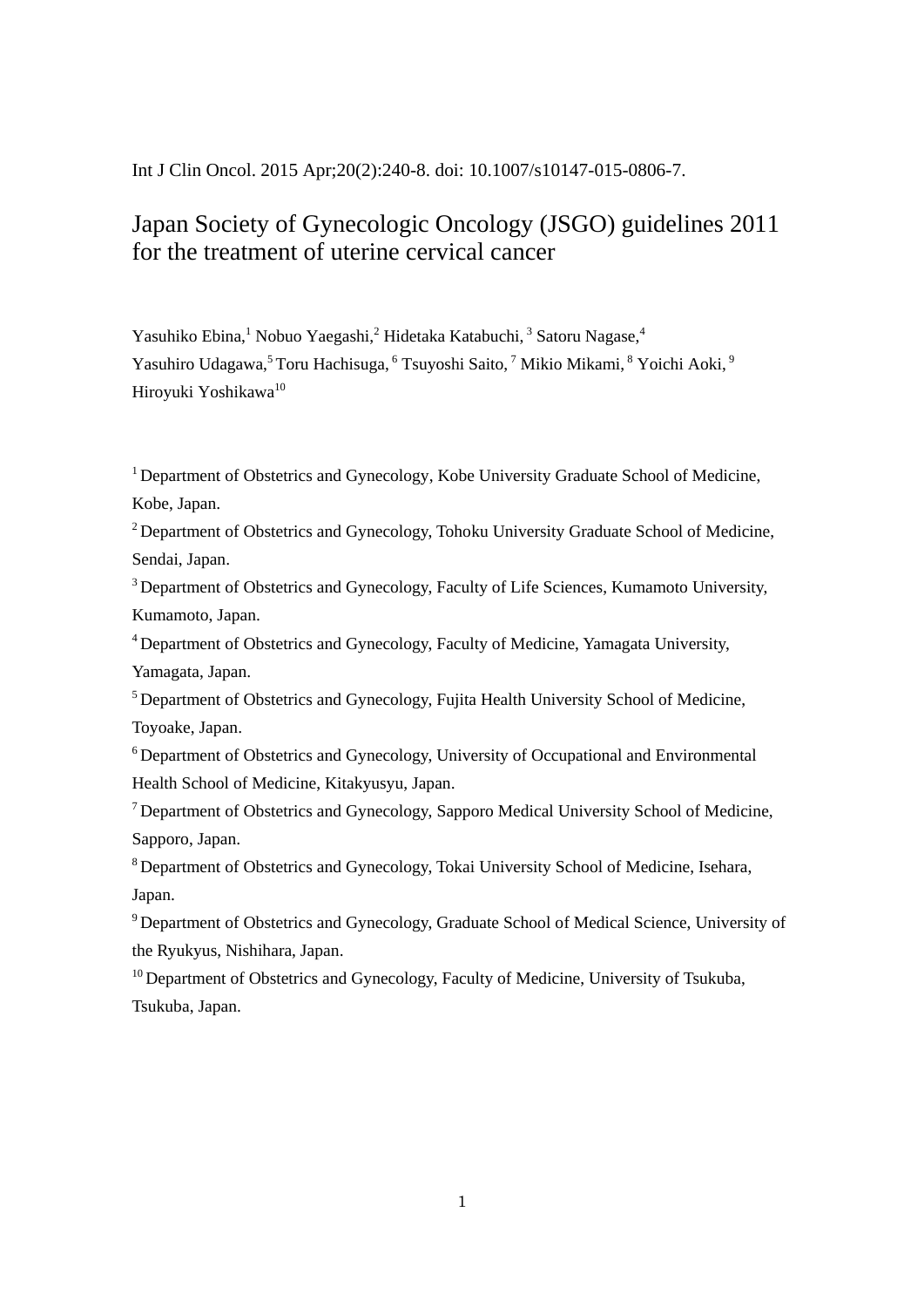**Abstract** The second version of the Japan Society of Gynecologic Oncology guidelines for the treatment of uterine cervical cancer was published in 2011. The guidelines comprise eight chapters and five algorithms. They were prepared by consensus among the members of the Japan Society of Gynecologic Oncology Guidelines Formulation Committee and Evaluation Committee and are based on a careful review of the evidence obtained from the literature, health insurance system, and actual clinical settings in Japan. The highlights of the 2011 revision are as follows: (1) The recommended grades have been changed to five steps: A, B, C1, C2, and D; (2) the revisions are consistent with the new International Federation of Gynecology and Obstetrics staging system; (3) roles are shared between the "Japanese classification of cervical cancer" and the new guidelines; (4) clinical questions related to adenocarcinoma have been revised; and (5) a clinical question regarding cervical cancer in pregnant patients has been added. Each chapter includes a clinical question, recommendations, background, objectives, explanations, and references. Each recommendation is accompanied by a classification of recommendation categories. The objective of these guidelines is to update the standard treatment strategies for cervical cancer, thus eliminating unnecessary and insufficient treatment.

**Keywords:** Uterine cervical cancer, Clinical practice guidelines, Surgery, Chemotherapy, Irradiation, Recurrence

------------------------------------------------------------------------------------------------------------

This article originally appeared in Japanese as *Shikyu keigan chiryo gaidorain 2011 nen ban*, published by Kanehara, Tokyo, 2011

### **Introduction**

An estimated 6000 new cases of invasive cervical cancer were diagnosed in Japan in 2011 [1], and 2737 women died of the disease [2]. The mortality rate associated with cervical cancer in Japan decreased from the 1960s through 1995. However, the incidence of cervical cancer has slightly increased [2].

The first edition of the Japan Society of Gynecologic Oncology (JSGO) guidelines for the treatment of uterine cervical cancer was published in 2007 [3]. However, some clinical questions (CQs) in the first edition remained unanswered. The second edition was published 4 years later, in 2011. The 2011 revision was intended to represent an aggregation of domestic evidence while collecting up-to-date international evidence without providing a new section. For the first time, we accepted specialist physicians engaged in clinical practice in cancer centers or university hospitals as candidates for the committee. Radiation oncologists and pathologists were also members of the guideline committee.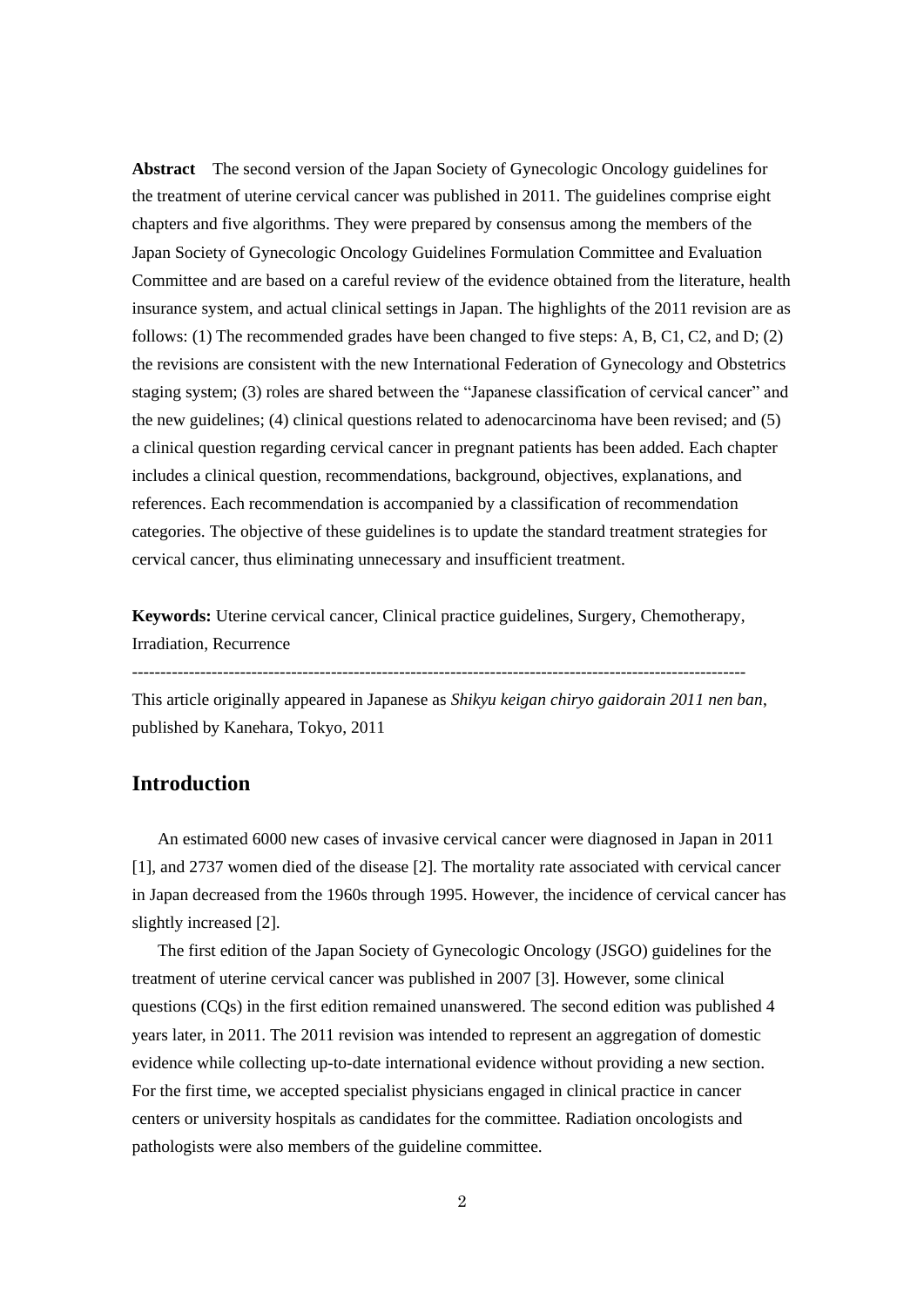The highlights of the 2011 revision are indicated below.

1. The recommended grades have been changed to five steps: A, B, C1, C2, and D.

2. The revisions are consistent with the new International Federation of Gynecology and Obstetrics (FIGO) staging system. The new FIGO staging system was revised during the creation of these updated guidelines. The new FIGO classification excludes stage 0 carcinoma *in situ*; however, stage 0 still has high importance in the guidelines because many people, especially young people, have stage 0 disease. Therefore, stage 0 is present in the guidelines. Additionally, stage IIA has been reclassified to stage IIA1 and stage IIA2 in the new FIGO classification. This revision from the Japan Society of Obstetrics and Gynecology "Japanese classification of cervical cancer" has been adopted, and the reclassification to stage IIA1 and IIA2 is present in the new guidelines.

3. Roles are shared between the "Japanese classification of cervical cancer" and the new guidelines. A specific radiotherapy technique is detailed in the guidelines.

4. CQs related to adenocarcinoma have been revised. Few clinical trials on adenocarcinoma alone have been conducted; thus, the chapter on adenocarcinoma was deleted and a CQ related to adenocarcinoma is described in each chapter.

5. A CQ regarding cervical cancer in pregnant patients has been added. Because of the increasing incidence of cervical cancer in younger patients and of pregnancy in older patients, the treatment of cervical cancer and its complications owing to pregnancy should be addressed. Therefore, these treatment guidelines are described in detail by increasing the CQs relevant to this topic.

# **Treatment guidelines for cervical cancer**

### **Chapter 1: Overview of guidelines**

#### *1. How to use these guidelines*

These guidelines are intended for doctors (general practitioners and specialists) who provide medical care for patients with cervical cancer. The guidelines aim to provide useful treatment methods by integrating previous evidence of treatment benefits. However, the guidelines are not intended to be limited to the therapies listed. Their main purposes are as follows: (1) to indicate the current cervical cancer treatments that are considered appropriate, (2) to reduce differences in therapy among various institutions, (3) to improve the prognosis and safety of treatments, (4) to reduce the economic and psychosomatic burden on patients by performing appropriate treatment, and (5) to promote mutual understanding between healthcare professionals and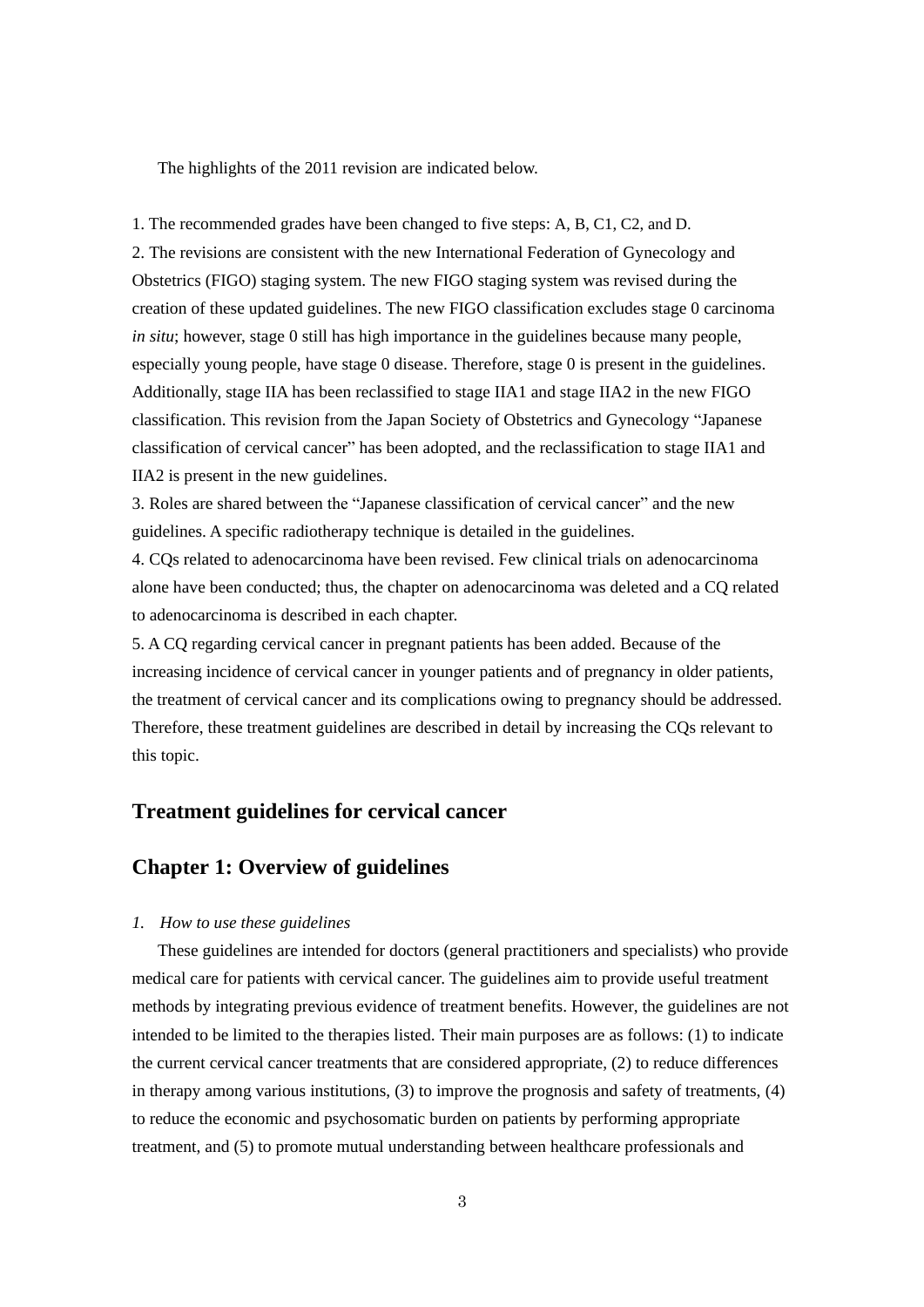patients.

The JSGO bears the responsibility for the content and descriptions of these guidelines. However, the final decision to use these guidelines should be made by the individual user. Thus, the physicians in charge of treatment are responsible for the outcome of treatment.

#### *2. Method used to prepare these guidelines*

To create these guidelines, the Guidelines Formulation Committee and Evaluation Committee were established independently from the Committee for the Treatment Guidelines for Cervical Cancer. The initial draft was created by thoroughly evaluating the various opinions from within and outside the JSGO prior to incorporating them into the final draft. The guidelines were published after approval by the JSGO.

#### *(1) Classification of evidence*

1. The guidelines were created in accordance with the international standard procedures of evidence-based medicine used for the creation of clinical practice guidelines.

2. In principle, searches of data and published literature were performed prior to December 2009 in Japan and overseas, and evidence was collected.

3. This collected evidence was evaluated for quality using the criteria of the Japan Society of Clinical Oncology and its Formulation Committee on Clinical Practice Guidelines for the Use of Anticancer Agents [4, 5]. However, it was modified to allow a portion of it to fit into the guidelines (Table 1).

### **Table 1** Classification of evaluation criteria for evidence quality

Level I: Evidence from multiple randomized controlled trials or meta-analyses of multiple randomized controlled trials

**Level II:** Evidence from at least one randomized controlled trial or multiple well-designed controlled studies without randomization

**Level III:** Evidence from at least one other type of well-designed quasi-experimental study or from well-designed nonexperimental descriptive studies, such as comparative studies, correlation studies, or case studies

Level IV: Expert committee reports, or opinions and/or clinical experiences of respected authorities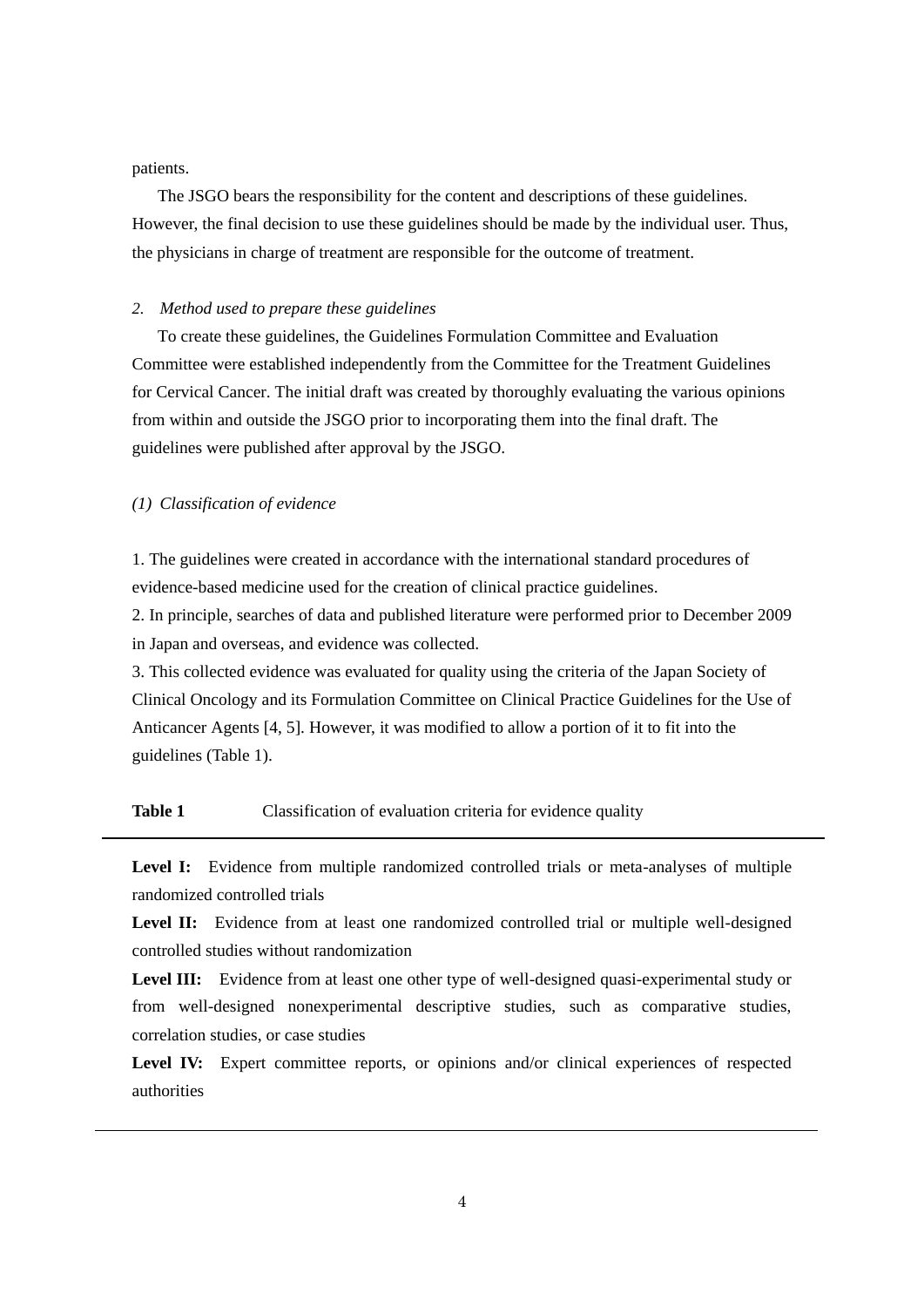#### *(2) Clinical questions and classification of recommendation categories*

As a result of the discussions held by the Guideline Committee, controversial issues were selected as CQs and associated recommendations were made. Each recommendation in response to a CQ is accompanied by a classification of the evidence and a classification of the recommendation categories based on the consensus reached by the Guideline Committee members.

The strengths of the recommendations in our guidelines were also determined by the recommendation criteria of the Japan Society of Clinical Oncology and its Formulation Committee of Clinical Practice Guidelines for the Use of Anticancer Agents [6]. These were modified while referring to the "Guide 2007 Minds practice guidelines" (Table 2).

#### **Table 2** Classification of recommendation categories

Grade A: The treatment is strongly recommended if at least one level I evidence indicates validity.

**Grade B:** The treatment is recommended if at least one level II evidence indicates validity.

Grade C1: The treatment can be considered, but the evidence is insufficient; for example, there are several reports of level III evidence that show validity with generally consistent results.

**Grade C2:** The treatment is not recommended without sufficient scientific evidence.

**Grade D:** The treatment is not recommended because neither utility nor effectiveness has been shown and because the treatment may be harmful.

### **Chapter 2: Primary treatment for stage 0 to IA cervical cancer** (Fig. 1)

*CQ01. What treatments are recommended for carcinoma in situ? Recommendations* A cervical cone biopsy is recommended (grade B).

*CQ02. What treatments are recommended for recurrence following conservative treatment? Recommendations* (1) For recurrence following laser cone biopsy or the loop electrosurgical excision procedure, the same procedure should be repeated or a total hysterectomy considered, depending on the patient (grade B). (2) For recurrence following laser ablation or cryotherapy, either a cone biopsy or total hysterectomy is recommended (grade B).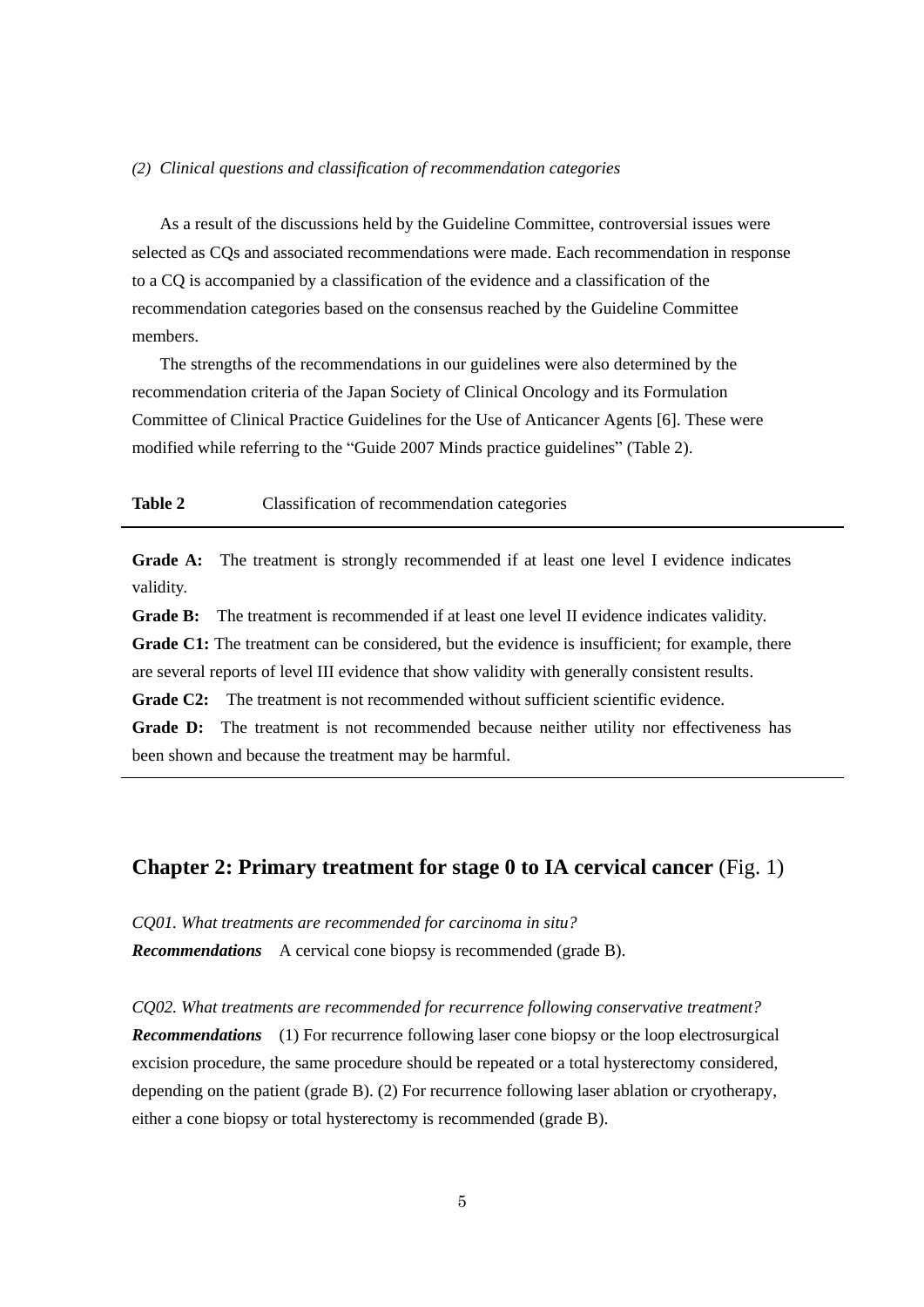#### *CQ03. What treatments are recommended for stage IA1 disease?*

*Recommendations* (1) It is possible to preserve the uterus by performing a cervical cone biopsy in patients who strongly desire fertility preservation; however, these patients must have no vascular or lymphatic infiltration, negative resection margins, and negative histological results from endocervical curettage (grade B). (2) A total hysterectomy without pelvic lymphadenectomy is recommended for patients with no evidence of vascular or lymphatic infiltration (grade B). (3) Both a modified radical hysterectomy and pelvic lymphadenectomy are sometimes performed for patients with vascular or lymphatic infiltration (grade C1).

### *CQ04. What treatments are recommended for stage IA2 disease?*

*Recommendations* (1) A modified radical hysterectomy or a more extensive procedure with lymphadenectomy should be considered for stage IA2 disease (grade C1). (2) After thorough histopathological examination of a specimen obtained by diagnostic conization, omission of lymphadenectomy in patients with no vascular or lymphatic infiltration can be considered (grade C1).

# *CQ05. What treatments are recommended if the disease is upstaged to stage IB or higher following total hysterectomy?*

*Recommendations* Adjuvant radiotherapy or concurrent chemoradiotherapy (CCRT) should be considered (grade C1).

#### *CQ06. What treatments are recommended for adenocarcinoma in situ?*

*Recommendations* (1) A total hysterectomy is recommended (grade B). (2) Uterus preservation can be considered with cervical cone biopsy in patients who strongly desire fertility preservation. However, careful management is required (grade C1).

### *CQ07. What treatments are recommended for stage IA adenocarcinoma?*

*Recommendations* (1) In cases involving deep invasion, a radical hysterectomy or modified radical hysterectomy with pelvic lymphadenectomy should be considered (grade C1). (2) In cases involving shallow invasion, a hysterectomy without pelvic lymphadenectomy (total hysterectomy or modified radical hysterectomy) can also be considered (grade C1). (3) If the patient strongly desires fertility preservation, a cervical cone biopsy can be performed to preserve the uterus. Careful case selection is required (grade C1).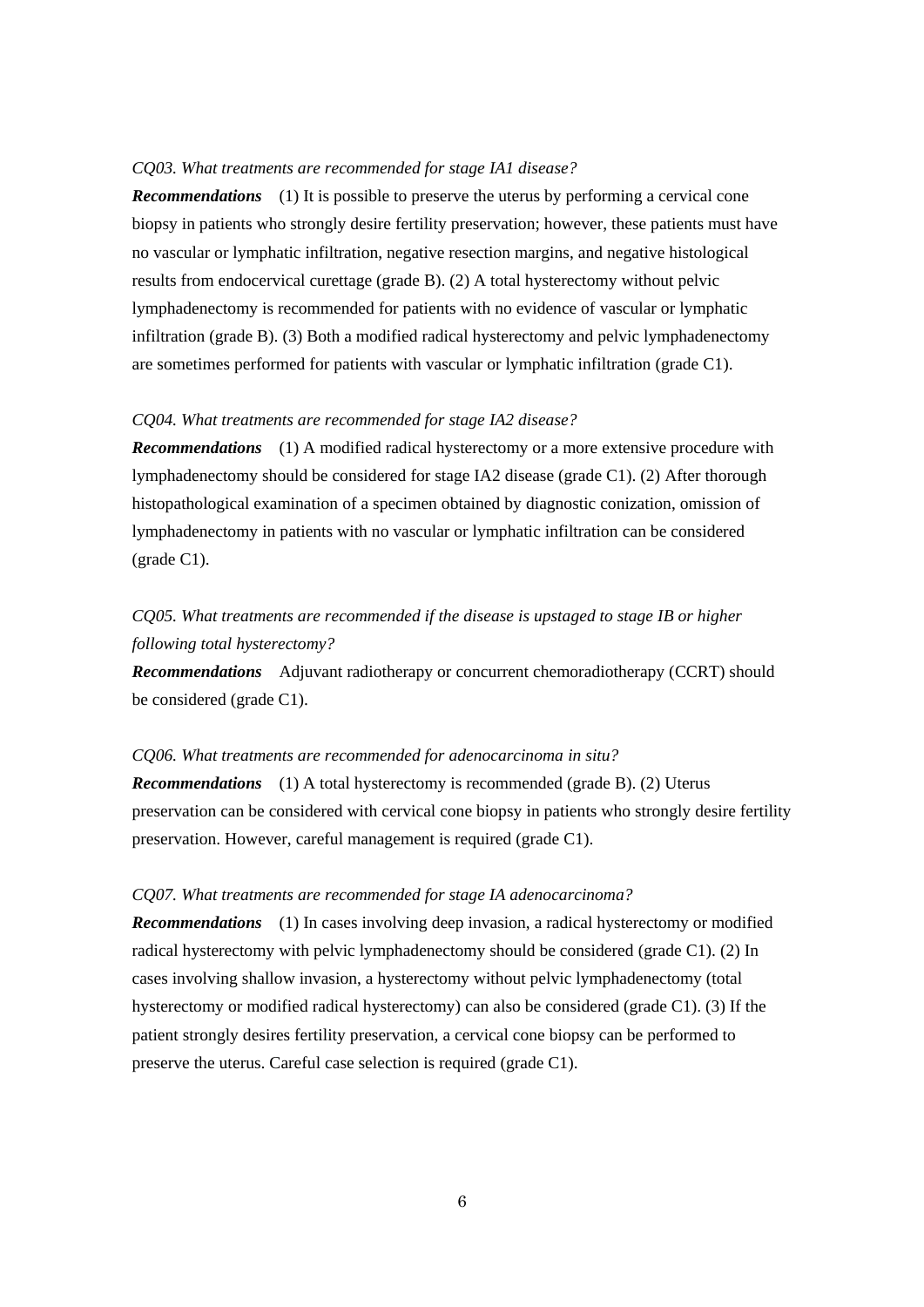### **Chapter 3: Primary treatment for stage IB to II cervical cancer** (Fig. 2)

*CQ08. What treatments are recommended for stage IB1 and IIA1 squamous cell carcinoma? Recommendations* A radical hysterectomy or radiation therapy is recommended (grade B).

*CQ09. What treatments are recommended for stage IB2 and IIA2 squamous cell carcinoma? Recommendations* A radical hysterectomy (+ adjuvant therapy) or CCRT is recommended (grade B).

*CQ10. What treatments are recommended for stage IIB squamous cell carcinoma? Recommendations* A radical hysterectomy (+ adjuvant therapy) or CCRT is recommended (grade B).

*CQ11. Is neoadjuvant chemotherapy recommended for stage IB and II squamous cell carcinoma?*

*Recommendations* Neoadjuvant chemotherapy can be considered depending on the extent and size of the tumor (grade C1).

*CQ12. Is pelvic nerve preservation recommended in radical hysterectomy? Recommendations* Pelvic nerve preservation can be considered when curability is not impaired (grade C1).

*CQ13. Is ovary preservation possible in radical hysterectomy?*

*Recommendations* (1) Ovary preservation is possible without compromising curability if appropriate case selection is performed by considering the patient's histological type or stage (grade B). (2) If the ovaries are to be preserved, ovarian transposition and fixation outside of the pelvic radiation field can be considered (grade C1).

*CQ14. Is para-aortic lymphadenectomy recommended in radical hysterectomy? Recommendations* If diagnostically useful, para-aortic lymphadenectomy can be considered to search for metastasis or determine the irradiation field (grade C1).

*CQ15. What treatments are recommended for stage IB and II adenocarcinoma? Recommendations* In principle, surgery should be considered for stage IB and II disease (grade C1).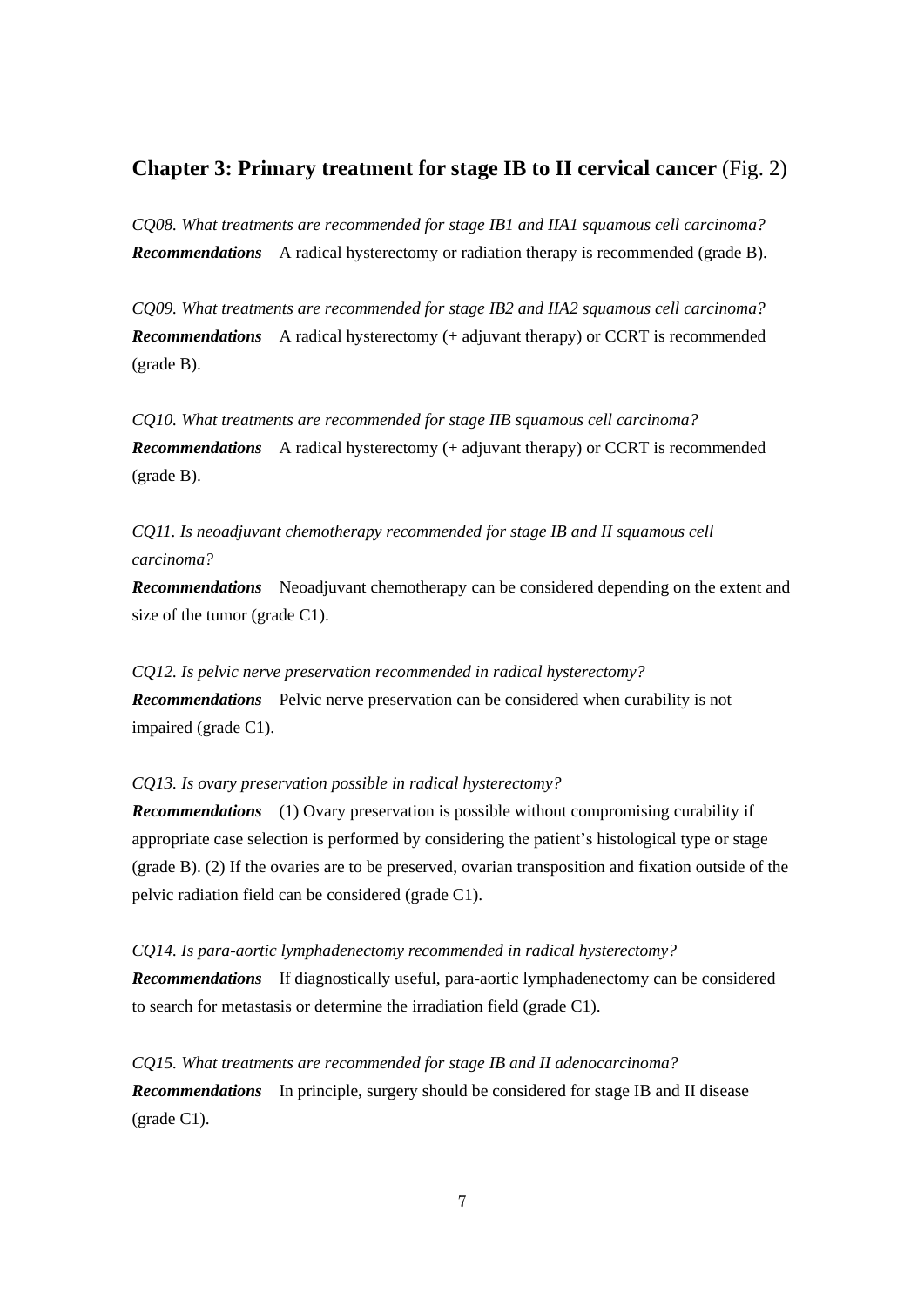Low-risk group: Patients who meet all of the following criteria:

- 1) Small cervical tumor
- 2) Negative pelvic nodes
- 3) Negative parametrical invasion
- 4) Shallow cervical stromal invasion
- 5) No venous or lymphatic infiltration

**Intermediate-risk group:** Patients with negative pelvic nodes and negative parametrical invasion but who meet one of the following criteria:

- 1) Large cervical tumor
- 2) Deep cervical stromal invasion
- 3) Positive venous or lymphatic infiltration

**High-risk group:** Patients who meet one of the following criteria:

- 1) Positive pelvic nodes
- 2) Positive parametrical invasion

# **Chapter 4: Postoperative therapy for stage IB to II cervical cancer** (Fig. 3)

*CQ16. What is the recommended postoperative adjuvant therapy?*

*Recommendations* (1) CCRT is recommended for patients at high risk of recurrence (grade B). (2) Radiation therapy is recommended for patients at intermediate risk of recurrence. However, CCRT can be considered depending on the number and extent of risk factors (grade C1).

*CQ17. What irradiation methods are recommended when performing postoperative adjuvant radiotherapy for a patient at high risk of relapse?*

*Recommendations* (1) Whole-pelvis irradiation is recommended (grade B). (2) Three-dimensional treatment planning is recommended (grade B). (3) The addition of intracavitary irradiation is not recommended with the exception of cases involving positive margins (grade C2).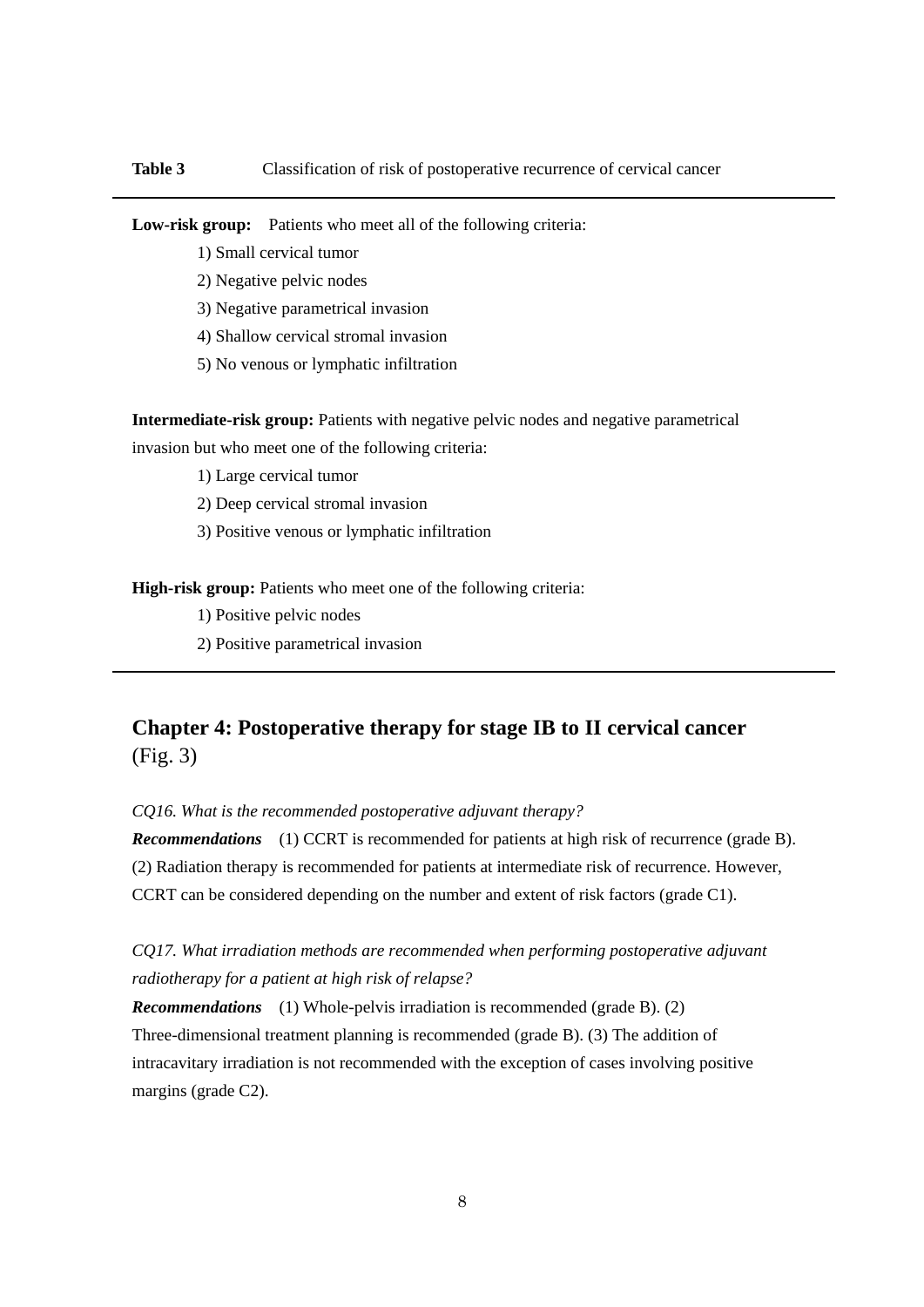#### *CQ18. For whom is prophylactic para-aortic irradiation indicated?*

*Recommendations* Para-aortic irradiation can be considered for patients with a high risk of recurrence in the para-aortic lymph nodes (grade C1).

*CQ19. Are oral anticancer drugs and immunotherapy recommended as maintenance therapies? Recommendations* (1) Oral anticancer agents are not recommended because their usefulness is unclear (grade C2). (2) Immunotherapy is not recommended because its usefulness has not been fully verified (grade C2).

# **Chapter 5: Primary therapy for stage III to IV cervical cancer** (Fig. 4)

*CQ20. Which is the recommended radiotherapy for stage III and IVA disease: definitive radiotherapy or CCRT?*

*Recommendations* CCRT is recommended rather than radiation monotherapy (grade B).

*CQ21. What CCRT regimens are recommended for stage III and IVA disease? Recommendations* Regimens that include cisplatin are recommended (grade A).

*CQ22. Is chemotherapy recommended prior to principal treatment for stage III and IVA disease?*

*Recommendations* (1) Chemotherapy is not recommended before radiotherapy (grade D). (2) Chemotherapy is not recommended before surgery (grade C2). (3) For adenocarcinoma, chemotherapy is not recommended before primary treatment (grade C2).

*CQ23. Is surgery recommended for stage III and IVA disease? Recommendations* Surgery is not recommended (grade C2).

#### *CQ24. What treatments are recommended for stage IVB disease?*

*Recommendations* (1) Systemic chemotherapy can be considered for patients with a good performance status and preserved organ function (grade C1). (2) Surgery, radiotherapy, chemotherapy, or a combination of these treatments can be selected for patients with distant metastatic lesions, such as resectable lung metastases, or with lymph node metastases only (grade C1). (3) If the patient has severe symptoms accompanying oncological complications, palliative radiotherapy of the causal lesion is recommended (grade B).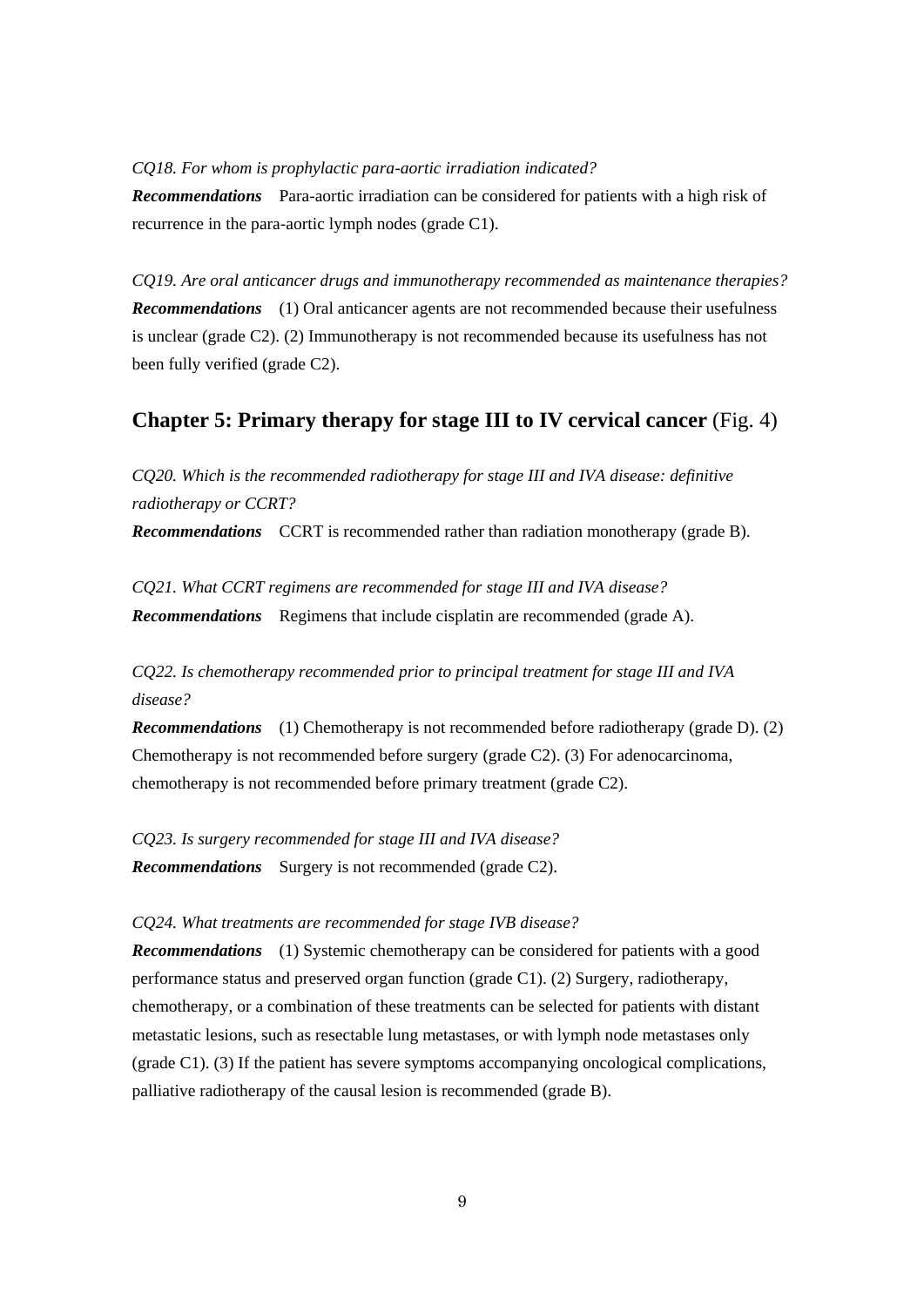#### *CQ25. What treatments are recommended for stage III and IV adenocarcinoma?*

*Recommendations* CCRT involving external irradiation and intracavitary irradiation is recommended for stage III or VIA adenocarcinoma (grade B). (2) A platinum-based agent other than cisplatin, either as monotherapy or as part of combination chemotherapy, can also be considered for patients with stage IVB adenocarcinoma with preserved organ function (grade C1).

### **Chapter 6: Therapies for relapsed cervical cancer** (Fig. 5)

*CQ26. What treatment methods are recommended for recurrence confined to the pelvis if radiotherapy has not been previously performed?*

*Recommendations* (1) Radiotherapy is recommended (grade B). (2) CCRT can also be considered (grade C1).

### *CQ27. What treatments are recommended for recurrence within the radiation field?*

*Recommendations* (1) Palliative treatment for symptomatic relief is the general rule for treatment (grade C1). (2) Chemotherapy can also be considered, keeping in mind that the response rate is low for recurrence within the radiation field (grade C1). (3) Localized radiotherapy or pelvic exenteration can also be considered for central recurrence in the vaginal stump after a thorough preoperative evaluation (grade C1). (4) Re-irradiation is not recommended (grade C2).

# *CQ28. What treatments are recommended for recurrence outside the radiation field or for extrapelvic recurrence if radiotherapy has not been previously performed?*

*Recommendations* (1) Para-aortic metastasis: radiation therapy, or CCRT can be considered for solitary metastasis (grade C1). (2) Brain metastasis: a) stereotaxic radiosurgery along with whole-brain radiation therapy (WBRT) or WBRT alone is recommended for metastases of up to three sites (grade B). b) WBRT is recommended for more than four metastases (grade B). (3) Bone metastasis: a) single-fraction or multi-fraction radiotherapy is recommended for pain relief (grade B). b) Bisphosphonates are recommended for symptom relief (grade B). c) Strontium chloride can be considered for multiple bone metastases if medical therapy is ineffective (grade C1). (4) Lung metastasis: resection or stereotactic body radiotherapy can be considered for one to three localized metastases (grade C1).

# *CQ29. Is systemic chemotherapy recommended for recurrence? Recommendations* Systemic chemotherapy is recommended for patients with disease that is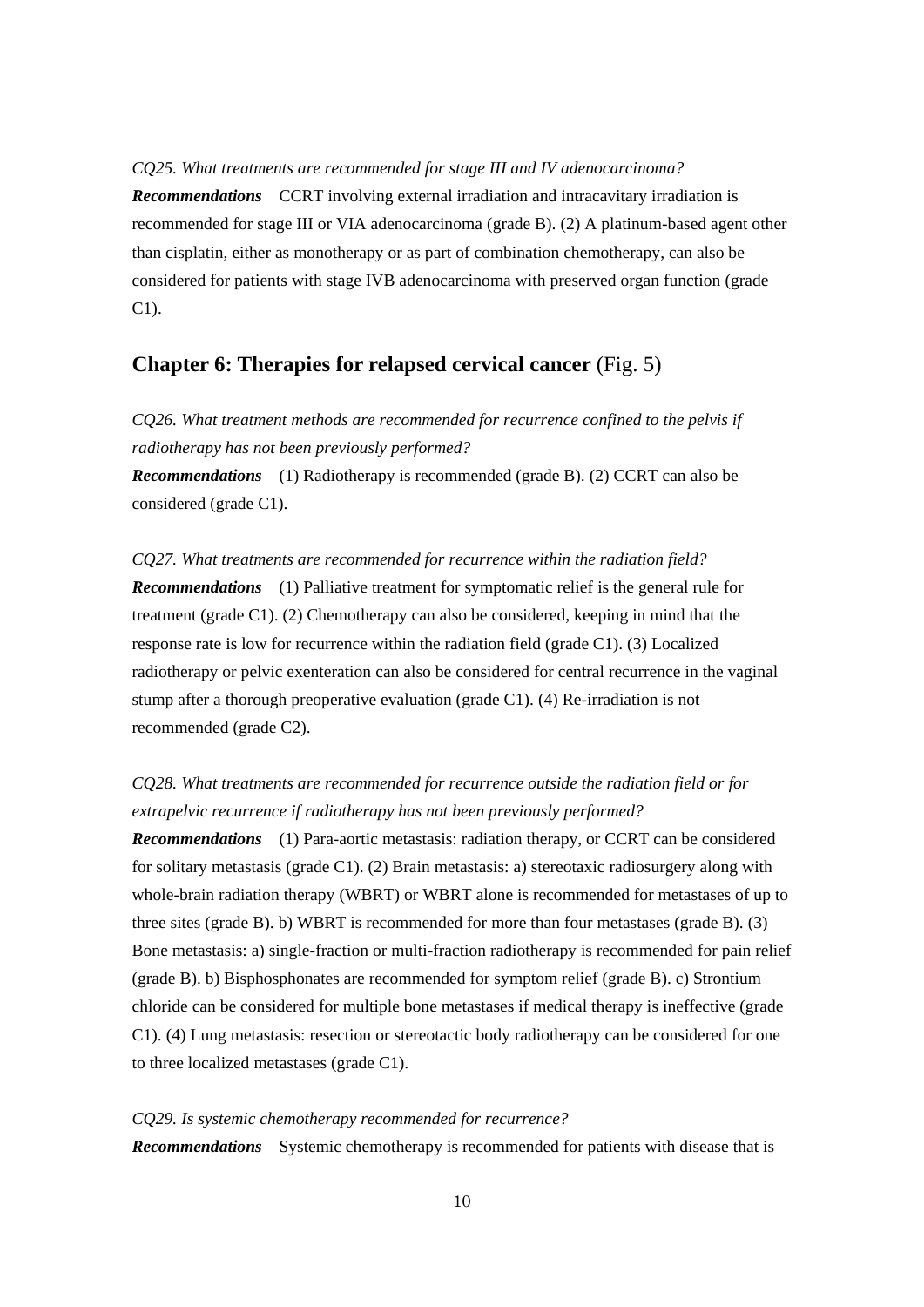difficult to control by surgery or radiotherapy as well as for patients with a good performance status and preserved organ function (grade B).

*CQ30. What systemic chemotherapy regimens are recommended to treat recurrent disease? Recommendations* (1) Cisplatin as either monotherapy or part of two-drug combination chemotherapy is recommended (grade B). (2) A platinum-based agent other than cisplatin, as either monotherapy or part of two-drug combination chemotherapy, can also be recommended (grade B). (3) Cisplatin as either monotherapy or part of two-drug combination chemotherapy is preferable for recurrent adenocarcinoma (grade C1).

### **Chapter 7: Management of cervical cancer during pregnancy**

*CQ31. What treatments are recommended for stage 0 disease during pregnancy?*

*Recommendations* (1) Cone biopsy may be delayed until after delivery as long as the diagnosis is stage 0 disease based on consistent cytology, colposcopy, or biopsy analysis results (grade C1). (2) If adenocarcinoma *in situ* is suspected, a cone biopsy should be performed to determine the diagnosis during pregnancy (grade C1).

*CQ32. What treatments are recommended for stage IA disease during pregnancy? Recommendations* If stage IA or higher disease is suspected, a cervical cone biopsy should be considered to determine the diagnosis during pregnancy (grade C1).

*CQ33. What treatments are recommended for invasive cancer during pregnancy? Recommendations* If the diagnosis made during the gestational period (usually during the 3rd trimester) indicates that the fetus can survive outside the uterus, standard treatment after delivery can be considered (grade C1).

## **Chapter 8: Surveillance after treatment for cervical cancer**

*CQ34. What intervals are recommended for post-treatment surveillance? Recommendations* The following intervals are recommended for standard surveillance (grade C1):

> For the first 1–2 years: every 1–3 months For the 3rd year: every 3–6 months For the 4th and 5th years: every 6 months From the 6th year: every 12 months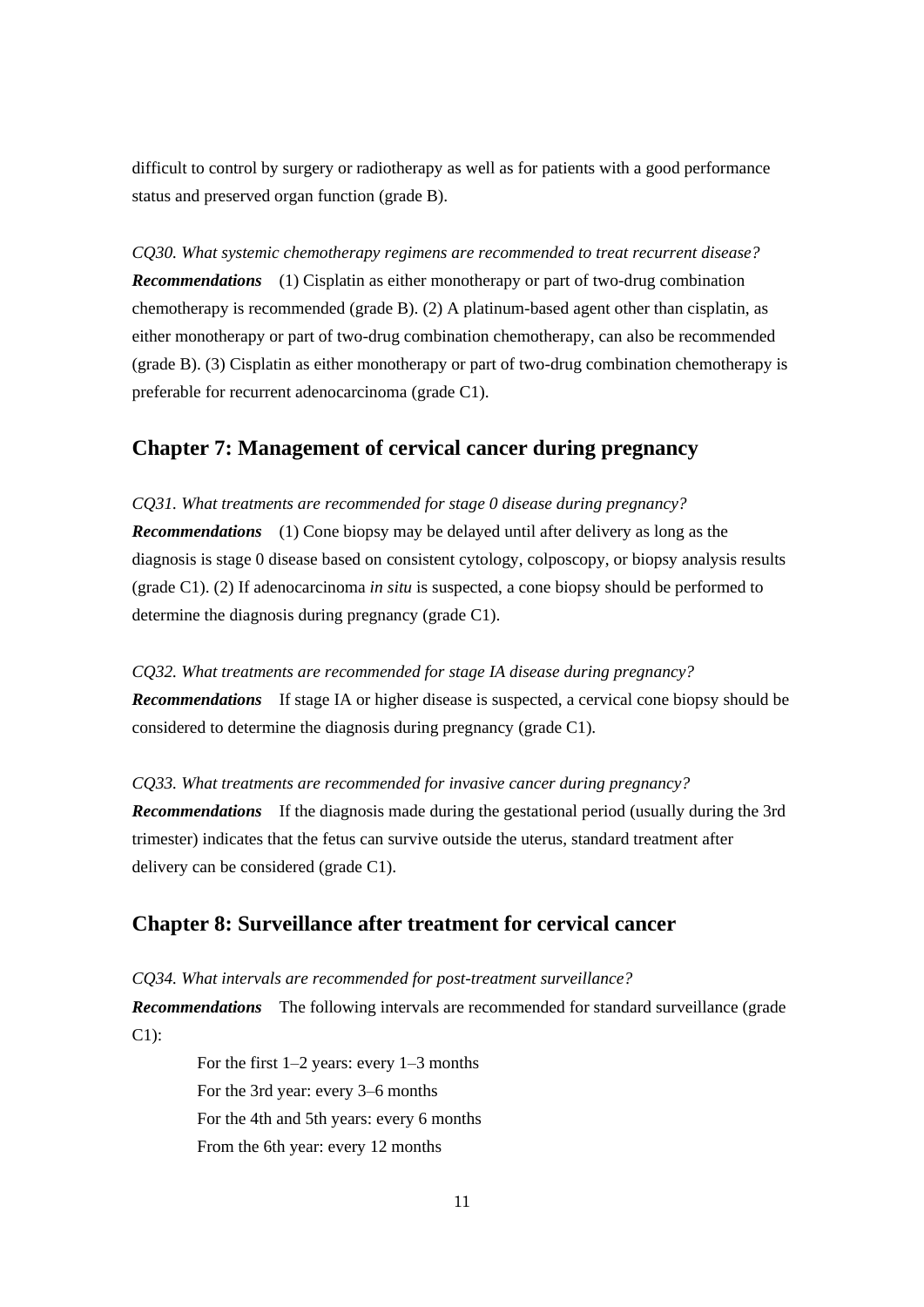# *CQ35. What investigations and examinations should be performed during post-treatment surveillance?*

*Recommendations* (1) A physical examination (including pelvic and rectal examination), cytological examination, chest radiography, measurement of tumor markers, and diagnostic imaging should be performed (grade C1). (2) Any complications associated with surgery, radiotherapy, or chemotherapy should be noted (grade C1).

### **Acknowledgments**

We thank the Japan Society of Obstetrics and Gynecology, the Japan Association of Obstetricians and Gynecologists, the Japanese Gynecologic Oncology Group, the Japan Society of Clinical Oncology, and the Japanese Society for Therapeutic Radiology and Oncology for their comments and contributions throughout the project. We also acknowledge support by grants from the Ministry of Health, Labour and Welfare; H24-Clinical Cancer Research-001 (chief researcher, Koichi Hirata).

### **Conflicts of interest**

None of the members of the committee in charge of the preparation of these guidelines has any conflict of interest with entities such as a specific profit or nonprofit organization. The board of the Society Conflict of Interest Committee confirmed the self-reported absence of any conflicts of interest by the Guideline Committee members.

## **Members of guidelines formulation committee** (alphabetical order)

Yoichi Aoki, Yasuhiko Ebina, Takayuki Enomoto, Hisaya Fujiwara, Toru Hachisuga, Yasuyuki Hasuo, Atsushi Hongo, Seiryu Kamoi, Takahiro Kasamatsu, Hidetaka Katabuchi, Naoki Kawamura, Hiroaki Kobayashi, Yoichi Kobayashi, Takeshi Kodaira, Junichi Kodama, Kaneyuki Kubushiro, Masaki Mandai, Mikio Mikami, Yoshiki Mikami, Etsuko Miyagi, Toshinari Muramatsu, Tetsuro Nagasaka, Satoru Nagase, Toru Nakanishi, Kaei Nasu, Hideyuki Ohtake, Tsuyoshi Saito, Toshiaki Saito, Masaru Sakamoto, Muneaki Shimada, Nao Suzuki, Tsutomu Tabata, Masashi Takano, Nobuhiro Takeshima, Takafumi Toita, Yasuhiro Udagawa, Takashi Uno, Yoh Watanabe, Nobuo Yaegashi, Masanori Yasuda, Yoshihito Yokoyama

### **Members of guidelines evaluation committee** (alphabetical order)

Daisuke Aoki, Masaki Fujimura, Keiichi Fujiwara, Masayuki Hatae, Masamichi Hiura, Yoshiki Inoue, Kiyoshi Ito, Hisao Ito, Tsuyoshi Iwasaka, Toshiko Jobo, Tsunehisa Kaku, Toshiharu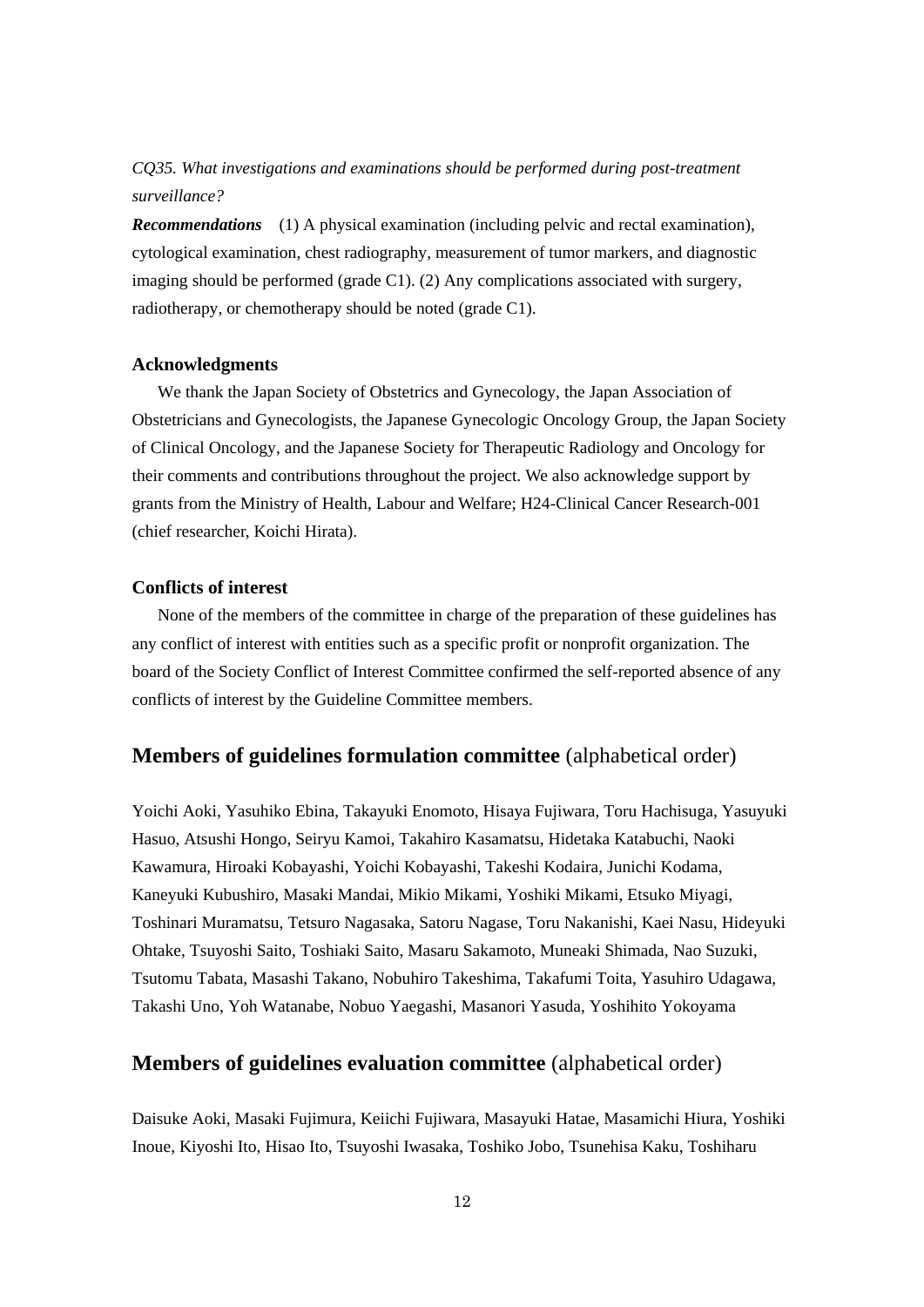Kamura, Noriyuki Katsumata, Junzo Kigawa, Eizo Kimura, Tsunekazu Kita, Hiroyuki Kuramoto, Yoshinari Matsumoto, Takashi Nishida, Kazunori Ochiai, Yujiro Ota, Aikou Okamoto, Isao Otsuka, Satoru Sagae, Noriaki Sakuragi, Mayumi Sugiura, Toru Sugiyama, Mitsuaki Suzuki, Hironori Tashiro, Hiroshi Tsuda, Masatsugu Ueda, Naohiko Umesaki, Masato Yamasaki, Hiroyuki Yoshikawa

### **References**

1. Gynecologic cancer committee (2012) Gynecologic cancer committee report in 2011. Acta Obstetrica et Gynaecologica Japanica 64:2340-88

2. Cancer mortality in Japan (1958-2012) Center for cancer control and information services, National Cancer Center, Japan.<http://ganjoho.jp/professional/statistics/statistics.html>

3. Nagase S, Inoue Y, Umesaki N, et.al (2010) Evidence-based guidelines for treatment of cervical cancer in Japan: Japan Society of Gynecologic Oncology (JSGO) 2007 edition. Int J Clin Oncol 15:117-24

4. Ariyoshi H (2002) [Guideline for correct use of antineoplastic agents (draft). General theory]. Gan To Kagaku Ryoho 29:970-7

5. Ochiai K, Okamoto A, Katsumata N (2002) [Guidelines for proper use of antineoplastic agents. Gynecologic cancer]. Gan To Kagaku Ryoho 29:1047-54

6. Fukui T, Yoshida M, Yamaguchi N (2007) [Minds Guidance of practice guidelines 2007]. Igakushoin, Tokyo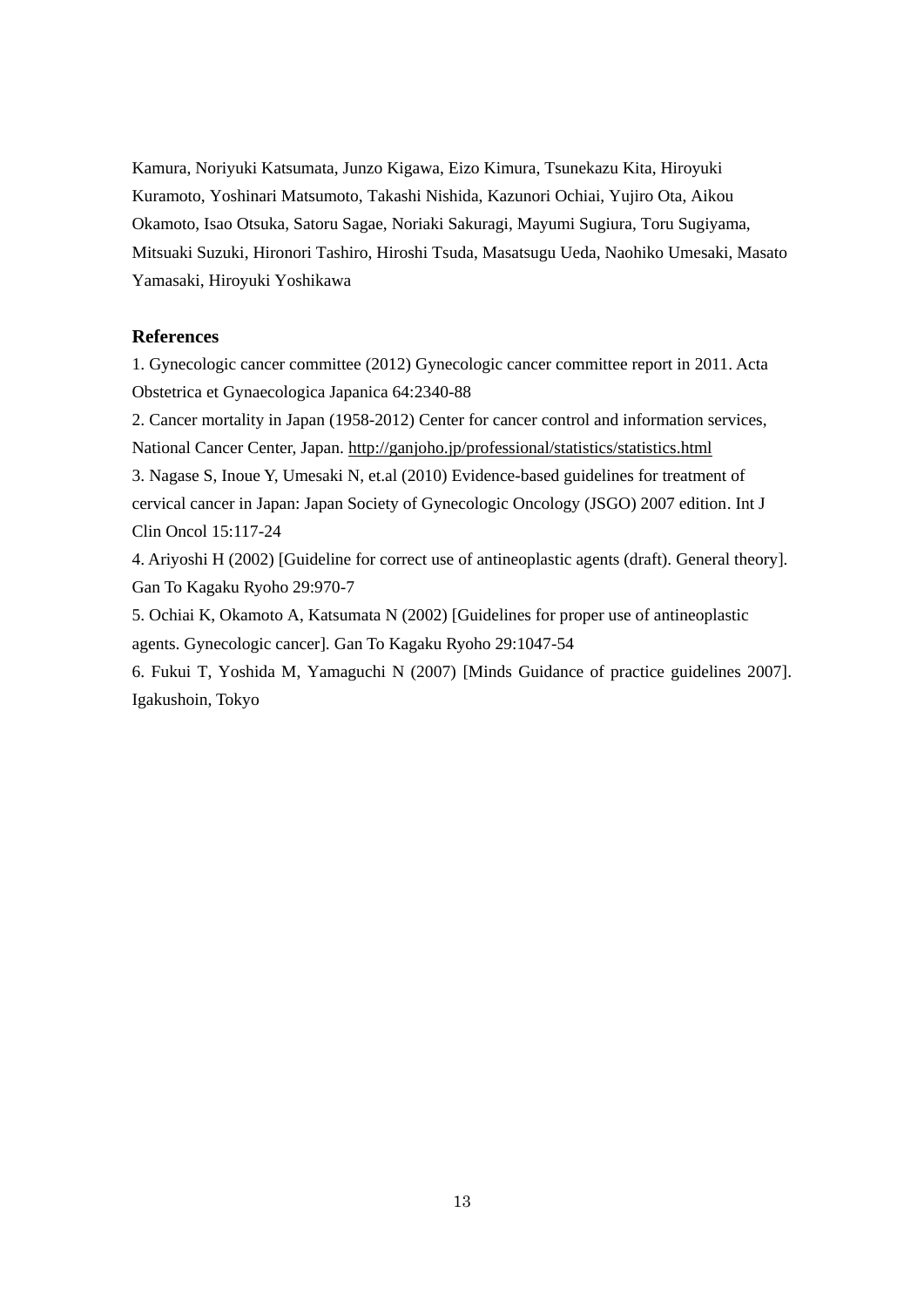### Stage 0



**Fig. 1** Primary treatment for

stage 0 to IA cervical cancer **a** If cervical conization is difficult because of atrophy of the cervix, such as in older patients, omission of the conization may be considered. However, prior to surgery, it is necessary to carefully review the cytology, colposcopy, and biopsy tissue findings; this allows for the performance of a hysterectomy suitable for the estimated lesion. **b** Cervical canal curettage should be performed at the time of cervical conization. If cervical curettage is positive, the patient should be treated as if they have positive margins. **c** Hysterectomy may be considered if the patient does not wish to preserve her fertility.

**d** Residual lesions are reportedly found in about 20% of cases involving negative margins. Careful inspection is required to preserve the uterus.

**e** In the NCCN clinical practice guidelines in oncology, radiation therapy is also an option for patients with cervical cancer.

**f** Operative procedures should be individualized according to the histopathological findings of the conization specimens, namely the extent of invasion and the presence or absence of lymphovascular infiltration.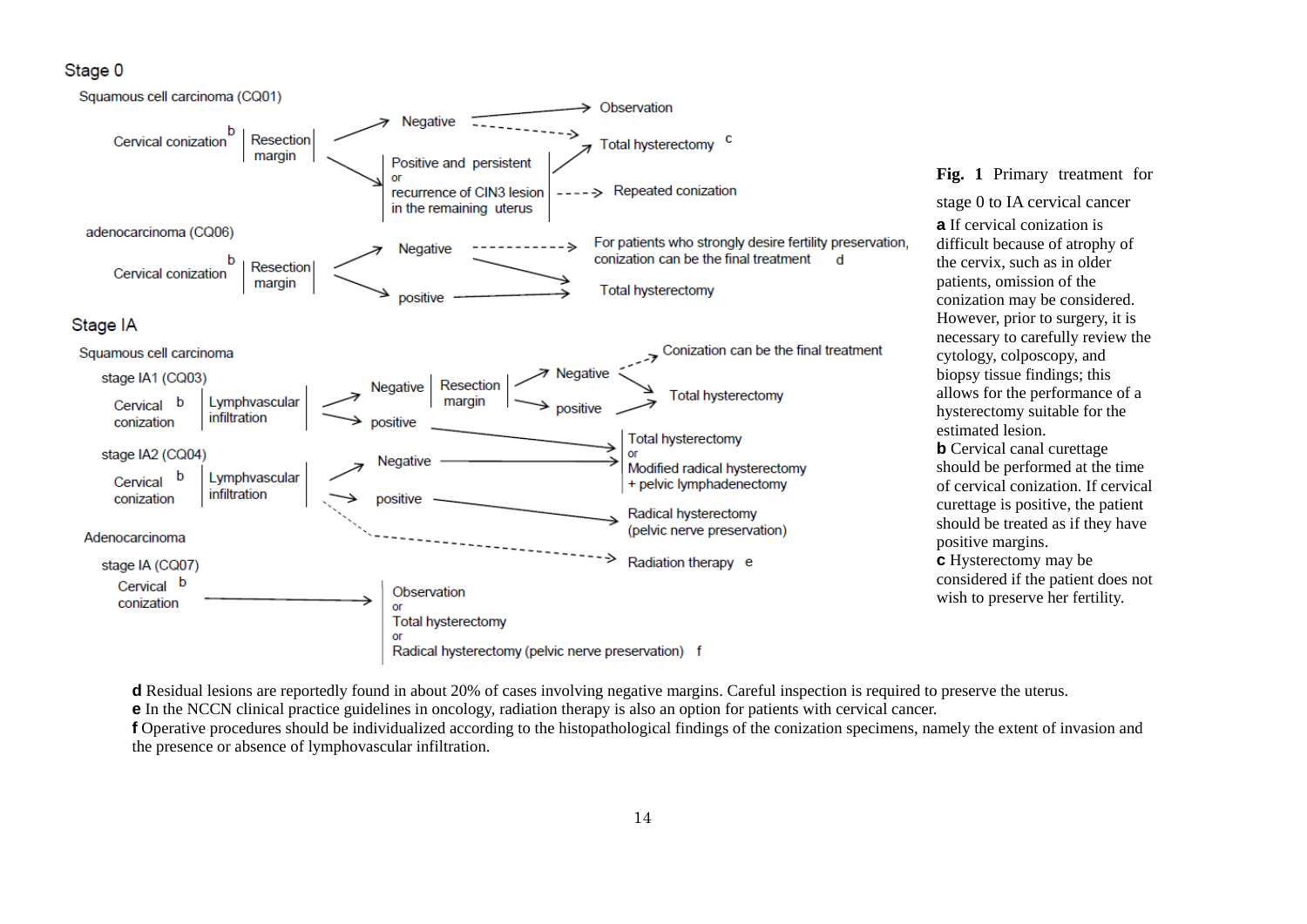

**Fig. 2** Primary treatment for stage IB to II cervical cancer (including squamous cell carcinoma and adenocarcinoma) **a** Primary treatment for stage IB to II cervical cancer should be performed with caution because the tolerability of concurrent chemoradiation therapy among Japanese women has not been sufficiently tested.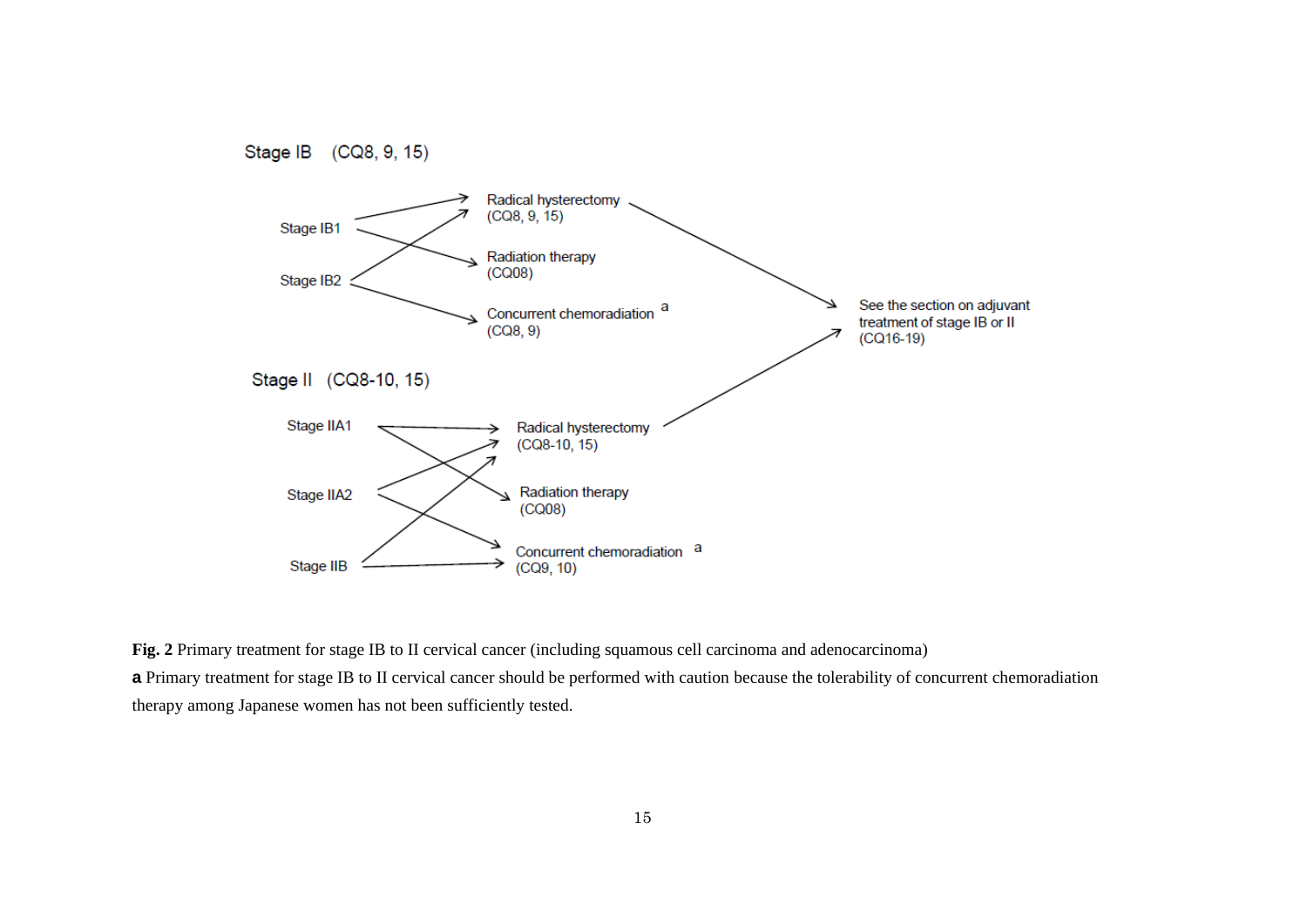

**Fig. 3** Postoperative therapy for stage IB to II cervical cancer (including squamous cell carcinoma and adenocarcinoma)

**a** There are many discussions and various reports on risk assessment for postoperative recurrence. Postoperative therapy must be considered according to the individual case.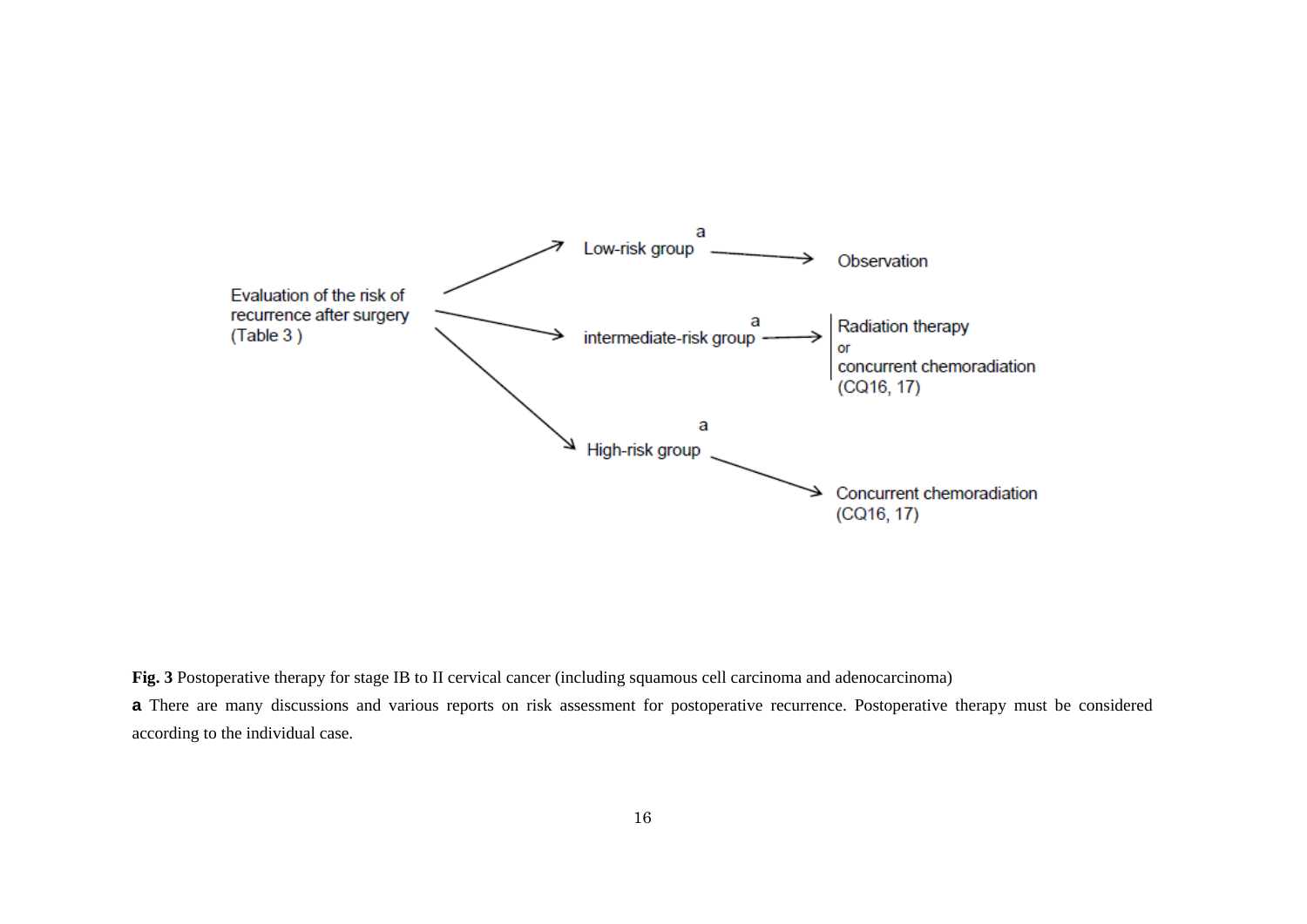

**Fig. 4** Primary treatment for stage III to IV cervical cancer (including squamous cell carcinoma and adenocarcinoma) **a** Primary treatment for stage III to IV cervical cancer should be performed with caution because the tolerability of concurrent chemoradiation therapy among Japanese women has not been sufficiently tested.